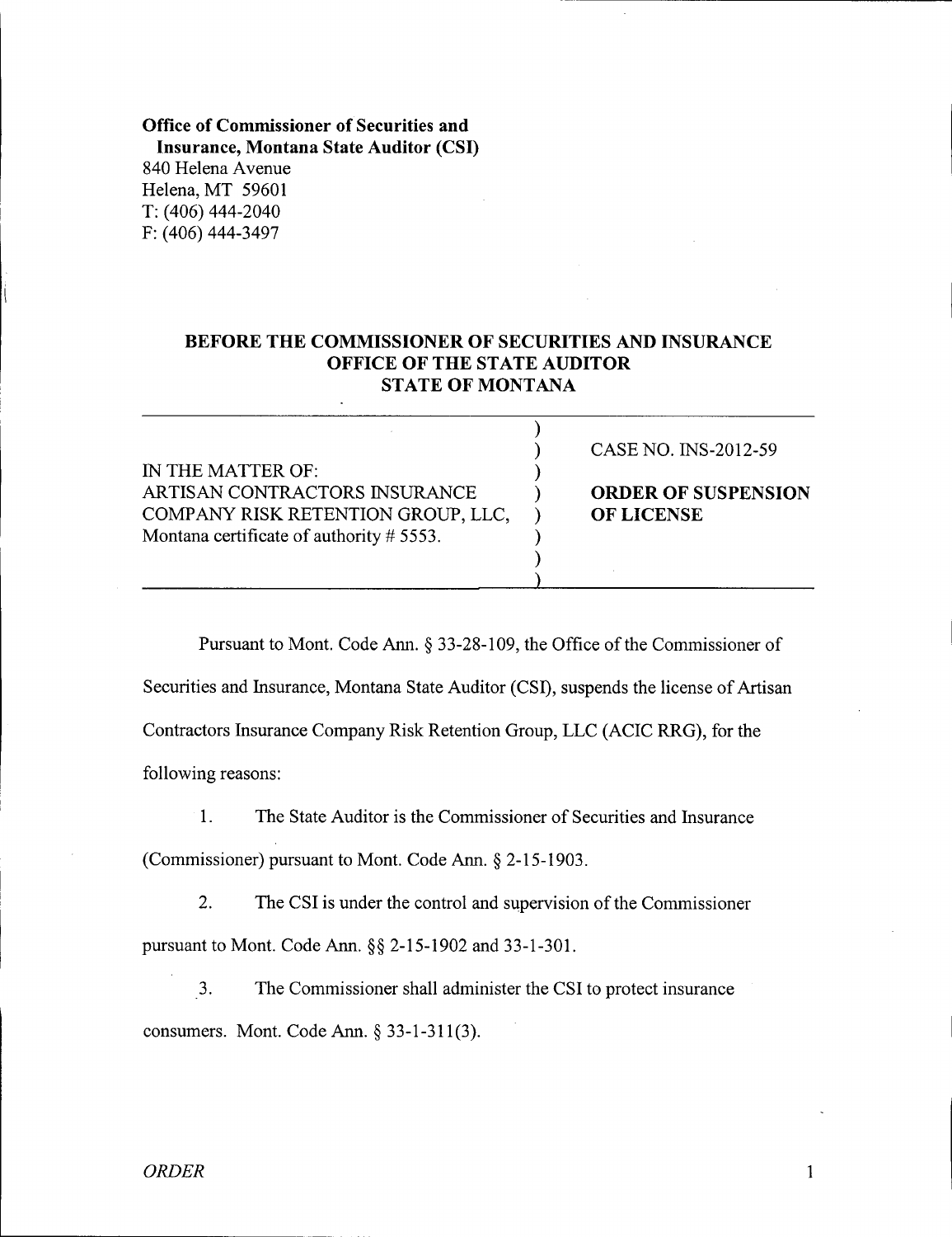4. The Commissioner and the CSI have jurisdiction over this matter. Mont. Code Ann. S 33-1-311.

5. Pursuant to Mont. Code Ann. S 33-28-109(1)(c), a captive insurance company doing insurance business in Montana must submit an annual report, as required by Mont. Code Ann. S 33-28-107. Based on evidence received by the CSI, the CSI finds that ACIC RRG has not filed its annual report with the CSI.

6. Pursuant to Mont. Code Ann.  $\S 33-28-109(1)(d)$ , a captive insurance company doing insurance business in Montana must comply with the provisions of its own charter, bylaws, or other organizational document. Based on evidence received by the CSI, the CSI finds that, as of December 31, 2011, ACIC RRG does not have a board of directors, including a Montana director, and officers.

8. Pursuant to Mont. Code Ann.  $\S 33-28-109(1)(f)$ , a captive insurance company doing insurance business in Montana must not use methods that, although not otherwise specifically prohibited by law, nevertheless render its operation detrimental or its condition unsound with respect to the public or to its policyholders. Based on evidence received by the CSI, the CSI finds that ACIC RRG is using methods that render its operation detrimental or its condition unsound with respect to the public or to its policyholders. Specifically, ACIC RRG met with the CSI on December 14,2011, and ACIC RRG agreed to or discussed the following:

a. ORG Captive Management would take over the accounting function of ACIC RRG and maintain control of ACIC RRG's operating account. The CSI has no evidence that this has happened.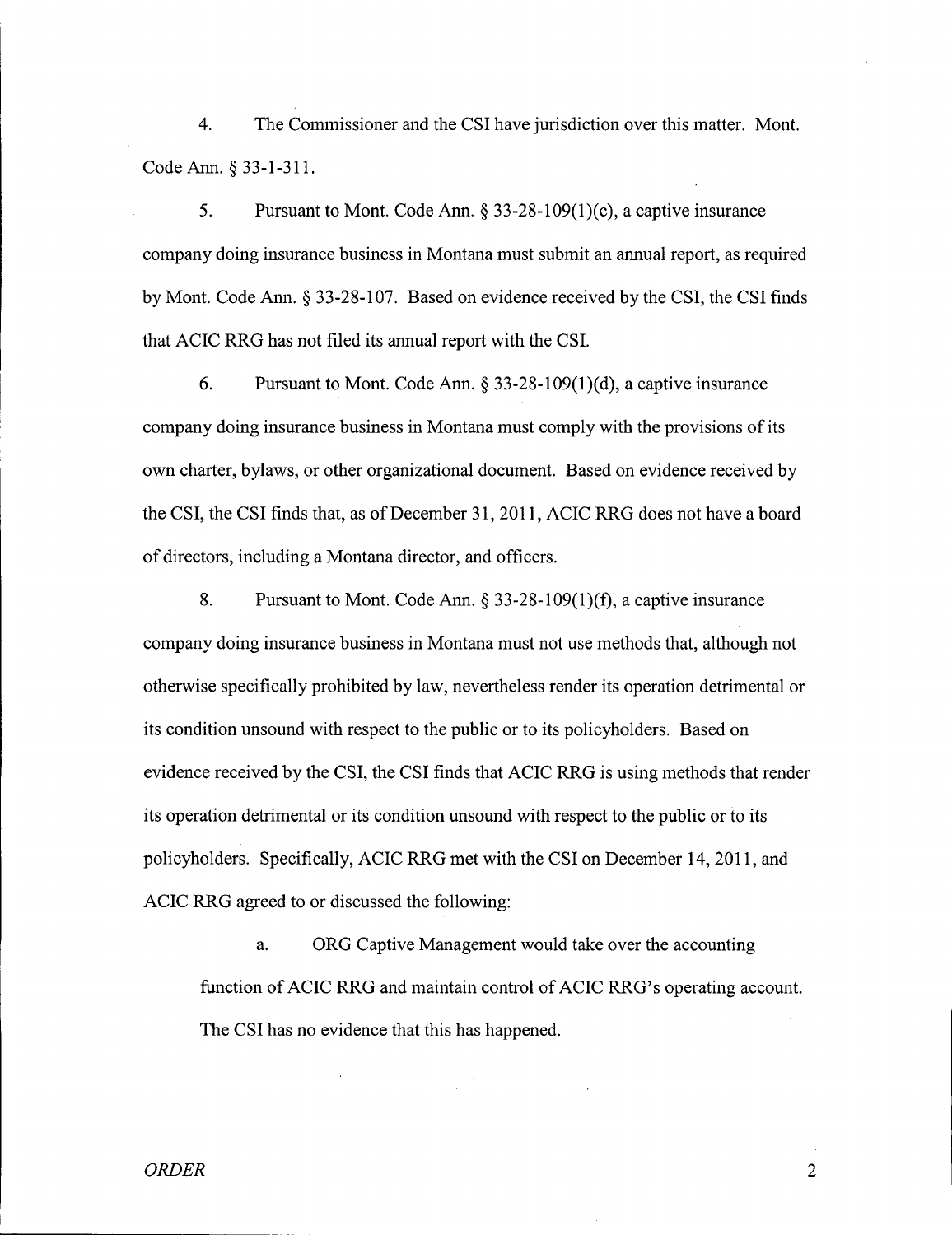b. Install an independent board of directors. The CSI has no evidence that this has happened.

c. The CSI learned that Mike Ward has had business contact with ACIC RRG's MGA. Based on evidence the CSI has received, the CSI finds that Mr. Ward is being investigated by the states of Illinois and Louisiana for fraudulent insurance covering habitation risks. The CSI finds that this may be detrimental with respect to the public or to ACIC RRG's policyholders.

d. Based on the discussions with ACIC RRG during subsequent meetings with the CSI, the CSI finds that it is questionable whether ACIC RRG rates are adequate, which may be detrimental or unsound with respect to the public or to ACIC RRG's policyholders.

9. Pursuant to Mont. Code Ann.  $\S$  33-28-109(1)(f), a captive insurance company doing insurance business in Montana must not use methods that, although not otherwise specifically prohibited by law, nevertheless render its operation detrimental or its condition unsound with respect to the public or to its policyholders. Based on evidence received by the CSI, the CSI finds that ACIC RRG's filed subscription agreement is ambiguous regarding capital contributions and the terms for return of those contributions, which may be detrimental or unsound with respect to the public or to ACIC RRG's policyholders.

10. Pursuant to Mont. Code Ann. § 33-28-109(2), the CSI may suspend ACIC RRG's Montana certificate of authority if the CSI considers it in the best interest of the public or the policyholders.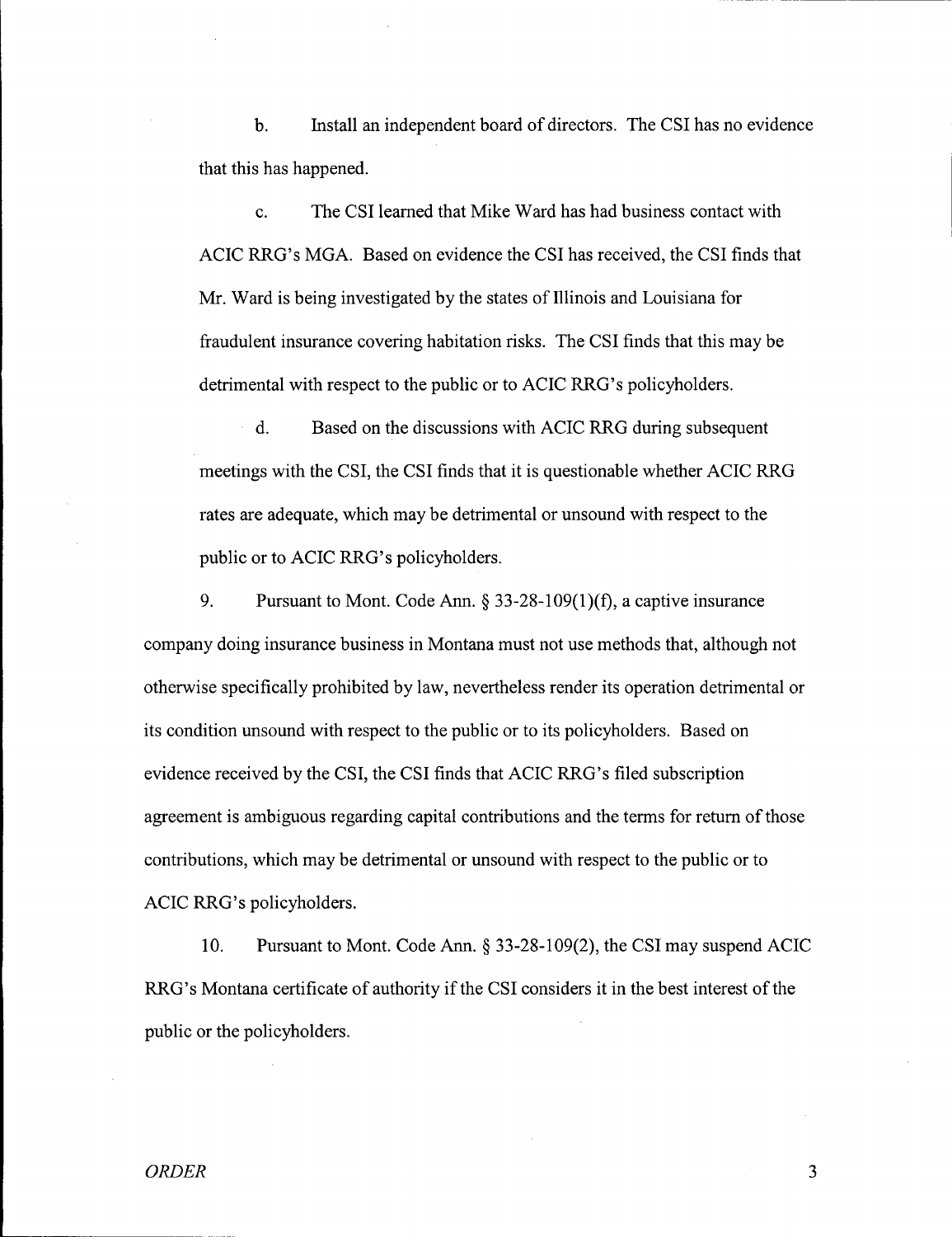## **ORDER**

THEREFORE, IT IS HEREBY ORDERED that based on the foregoing, ACIC RRG's Montana license, certificate of authority # 5553, is **SUSPENDED,** effective immediately and ACIC RRG is prohibited from writing all new and renewal business, effective as of the date of this Order, until such time as this Order is rescinded or amended.

IT IS FURTHER ORDERED that this Order shall remain in effect until all of the above findings have been corrected by ACIC RRG to the satisfaction of the CSI.

IT IS FURTHER ORDERED that this Order shall remain in effect until ACIC RRG submits to the CSI a viable business plan, including updated financial projections, that is approved by the CSI.

IT IS FURTHER ORDERED that ACIC RRG shall infuse sufficient capital to satisfy the CSI that ACIC RRG can meet its obligations, maintain minimum capital and surplus, and maintain capital at no less than a 3:1 net writings to surplus ratio.

DATED this  $\mathcal{P}^{\mathbf{t}_2}$  day of March, 2012

**ADAM SCHAFER** 

Deputy State Auditor